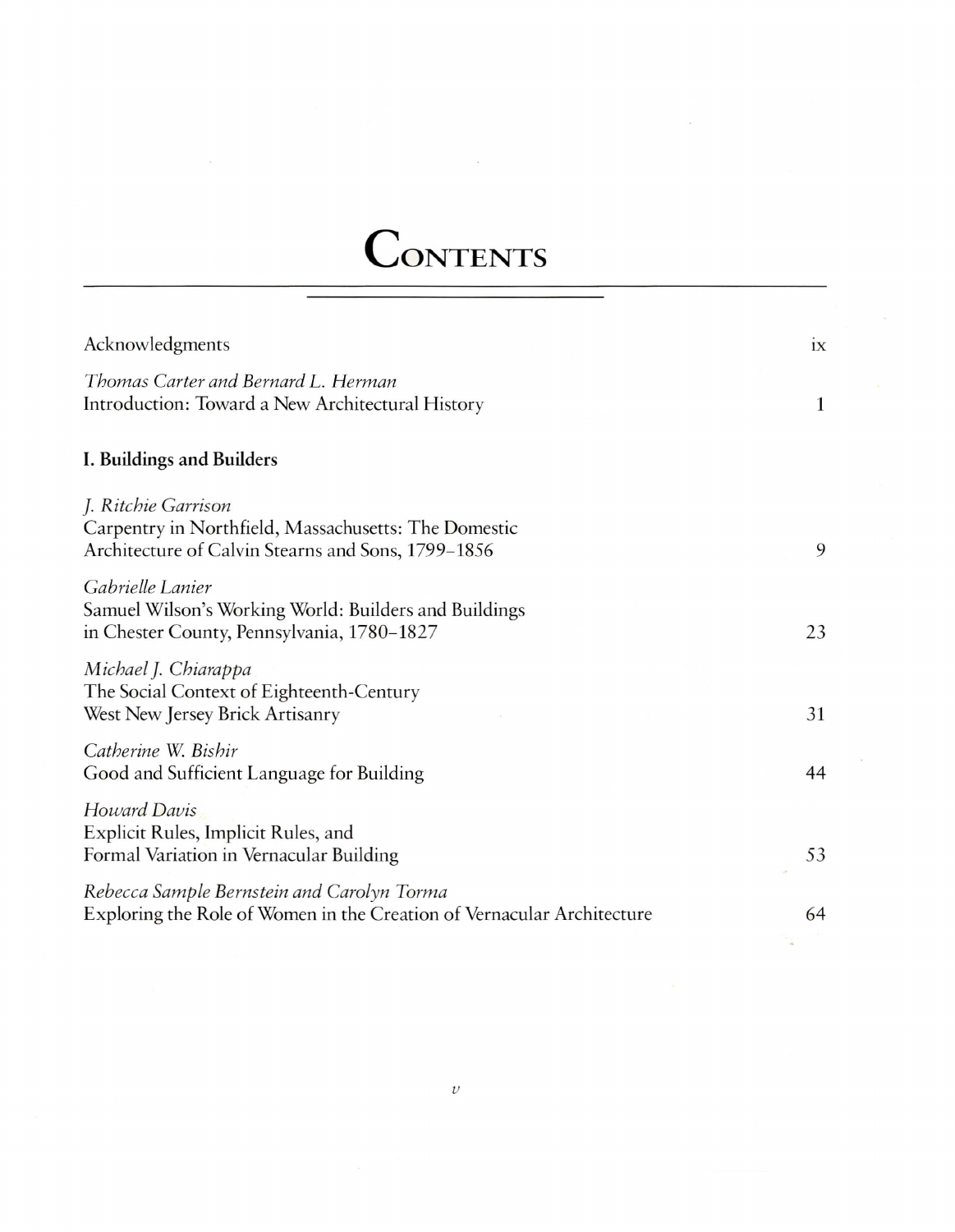## **CONTENTS**

 $\omega$ 

 $\alpha$ 

## II. Buildings and Regions

 $\epsilon$ 

| Jay Edwards<br>The Evolution of a Vernacular Tradition                                                                        | 75  |
|-------------------------------------------------------------------------------------------------------------------------------|-----|
| Chris Wilson<br>Pitched Roofs over Flat: The Emergence of a New<br>Building Tradition in Hispanic New Mexico                  | 87  |
| Charles Bergengren<br>The Cycle of Transformations in Schaefferstown, Pennsylvania, Houses                                    | 98  |
| William Chapman<br>Slave Villages in the Danish West Indies: Changes of<br>the Late Eighteenth and Early Nineteenth Centuries | 108 |
| Gregg D. Kimball<br>African-Virginians and the Vernacular Building<br>Tradition in Richmond City, 1790-1860                   | 121 |
| Margaret M. Mulrooney<br>A Legacy of Coal: The Coal Company Towns of Southwestern Pennsylvania                                | 130 |
| Annmarie Adams<br>Charterville and the Landscape of Social Reform                                                             | 138 |
| Mark Reinberger<br>Graeme Park and the Three-cell Plan: A Lost Type in Colonial Architecture                                  | 146 |
| Laura A. W. Phillips<br>Grand Illusions: Decorative Interior Painting in North Carolina                                       | 155 |
| Mark L. Brack<br>Domestic Architecture in Hispanic California: The Monterey Style Reconsidered                                | 163 |

 $\alpha$ 

 $\sim$ 

 $\mathbf{1}$